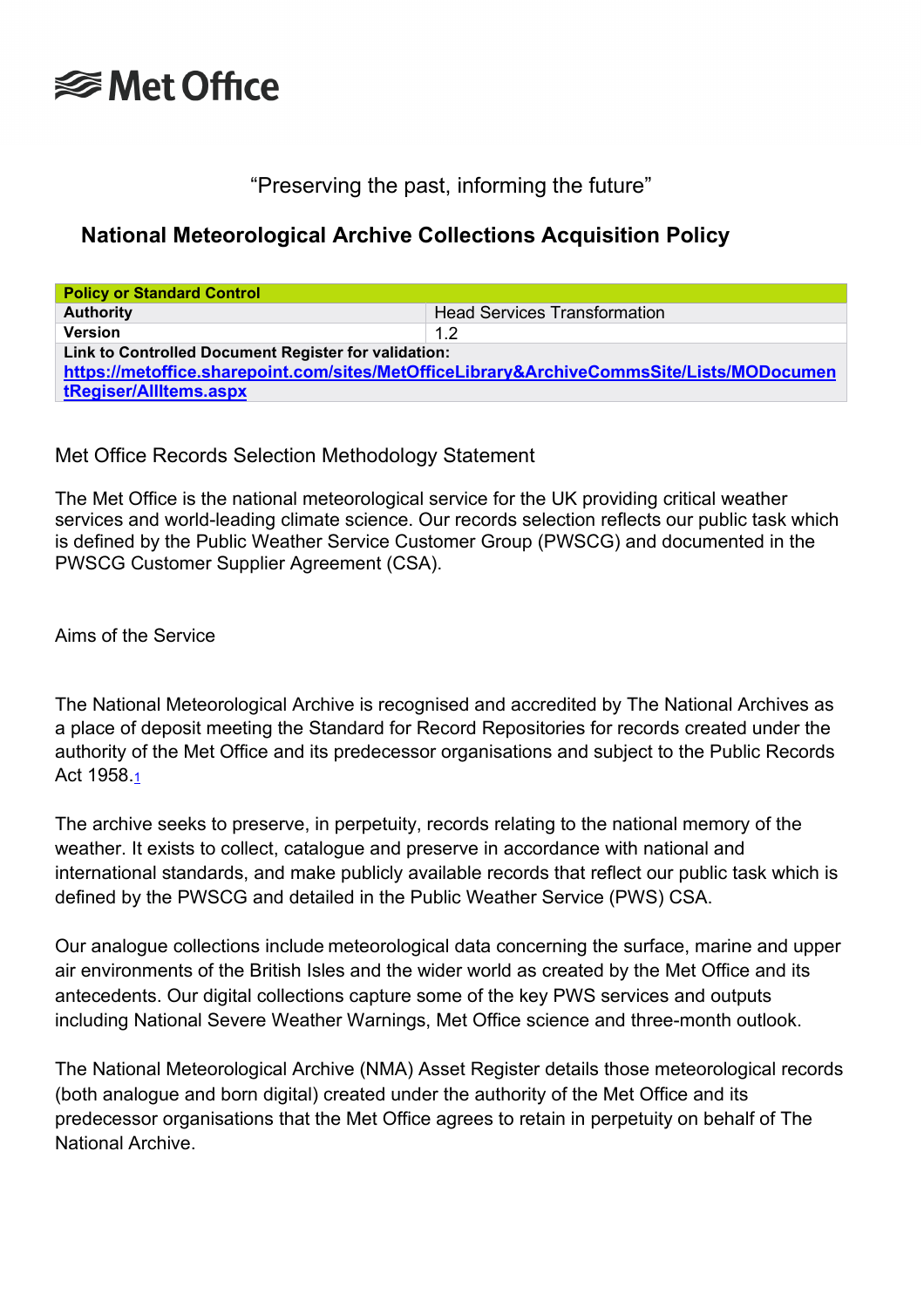

Decisions about what to include in this register are made by the relevant Information Asset Owners who have the subject expertise to make informed decisions on behalf of TNA. The Library & Archive Manager and Archivist as the Information Asset Guardians promote the ongoing review of what is captured from our public task and ensure effective delivery of those outputs to the National Meteorological Archive. The NMA asset registers are regularly reviewed to reflect any changes.

In addition, the archive collection of the Royal Meteorological Society is held within the archive under a Memorandum of Understanding.

Items which are not automatically a matter of public record will be taken into the collection where they are deemed to supplement and / or complement the collection, both in relation to meteorological data and the history of the Met Office and its staff.

1 Note records held in PRONI (Public Records Office Northern Ireland) are subject to the Public Records Act (NI) 1923

Scope of the collection

## **1. Paper Format**

The archive collects data produced by official meteorological recording stations from the point of foundation until the end of submission of data in paper form. This is collected in accordance with the Public Records Act. In addition privately created sources will be accepted where these are deemed to complement the official record, in particular those which relate to early periods or data sparse areas.

The archive also seeks to acquire records relating to:

- Station histories
- Meteorological and climate related research as carried out by Met Office personnel
- Documents reflecting the role of the Met Office in military operations
- Personal papers/photographs etc. of Met Office staff from any period where these are considered to add to the overall knowledge and understanding of the range and depth of work carried out by the Met Office and its staff from its foundation to the present

Records relating to England and Wales are held in Exeter, records relating to Scotland are held at National Records of Scotland and those relating to Northern Ireland are held at Public Records Office Northern Ireland.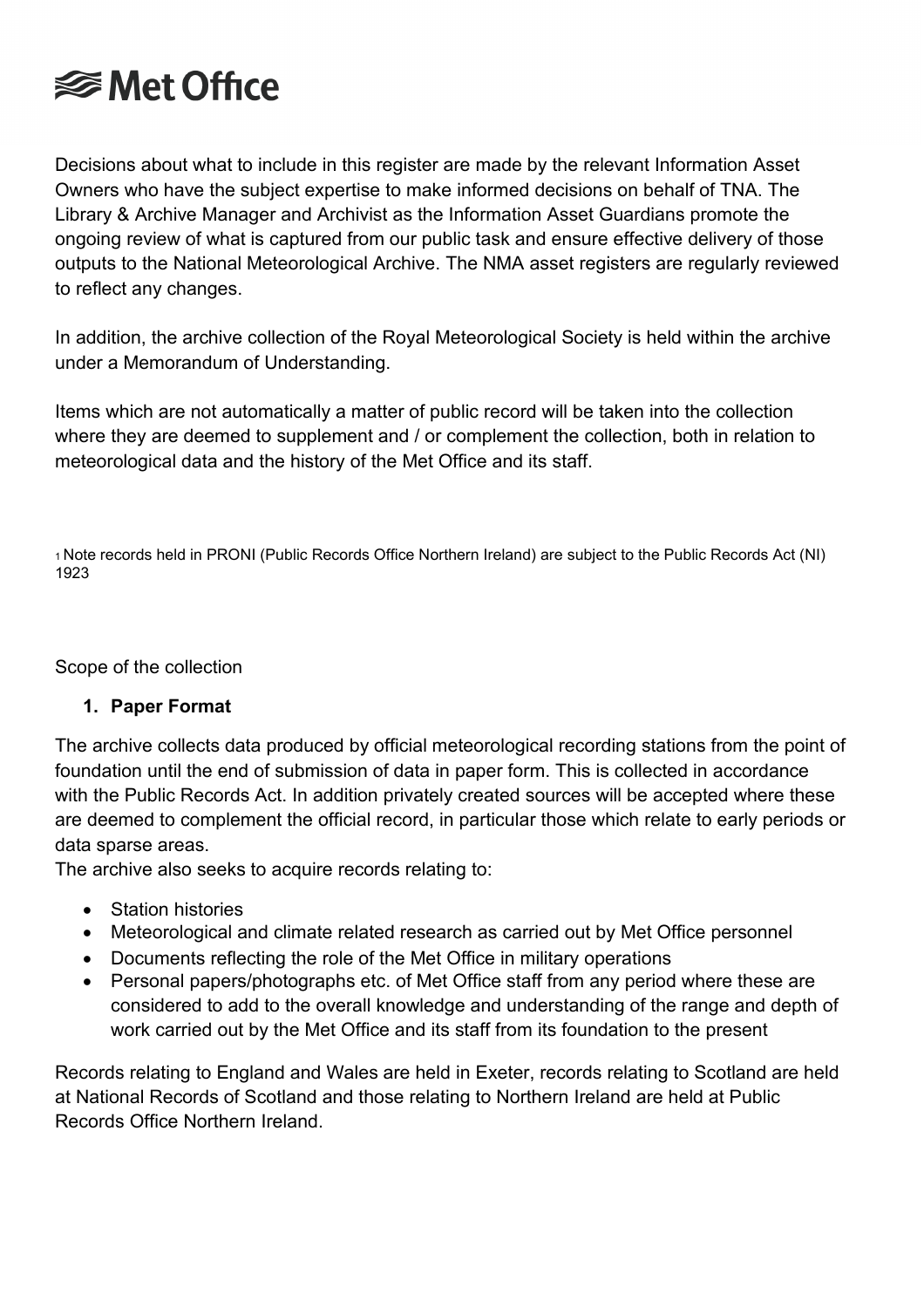

## 2. Digital Format

The National Meteorological Library and Archive (NMLA) is a repository for electronic material relating to the history of the weather and ongoing understanding of weather and climate science. It is maintained by the library and archive and comprises records in both born digital and digitised form. Additions to the Digital Library and Archive include those records detailed in the NMA Archive Register plus other records that are not automatically a matter of public record but are deemed to supplement and or complement the collection, both in relation to meteorological data and the history of the Meteorological Office and its staff.

Other born digital records both internally produced and relating to private individuals will be accepted where these are deemed relevant to the mission of the National Meteorological Archive and will complement or further develop the collection.

In the case of digitised records at present the library and archive seeks to include surrogate copies of original paper materials held by the library and archive which have been digitised for preservation purposes and/or to promote access. In the future it is expected that the acquisitions policy may be altered to enable inclusion of digital surrogates of material held externally to the collection but considered to complement the official record.

In both cases the archive will not normally accept or seek to acquire:

- Documents relating to the administrative processes involved in the day to day functioning of the Met Office, this includes staff records.
- Meteorological data, where not created by the Met Office, relating to parts of the globe outside of the British Isles unless these are deemed to complement the pre-existing collection with regard to current, or future potential research.

Process of collection, selection and de-accessioning

The repository seeks to acquire records by transfer or gift. Purchases will be made only of documents deemed, in the opinion of both the Archivist and the Library and Archive Manager to be of outstanding important to the history of the weather. Permanent Loans are not accepted.

Only documents which, in the judgement of the Archivist, are of sufficient quality for permanent preservation will be accepted and it is a condition of acceptance that documents will be available for public access.

In the case of electronic material the NMLA retains the right to select only materials in formats that are more stable/more appropriate for electronic preservation.